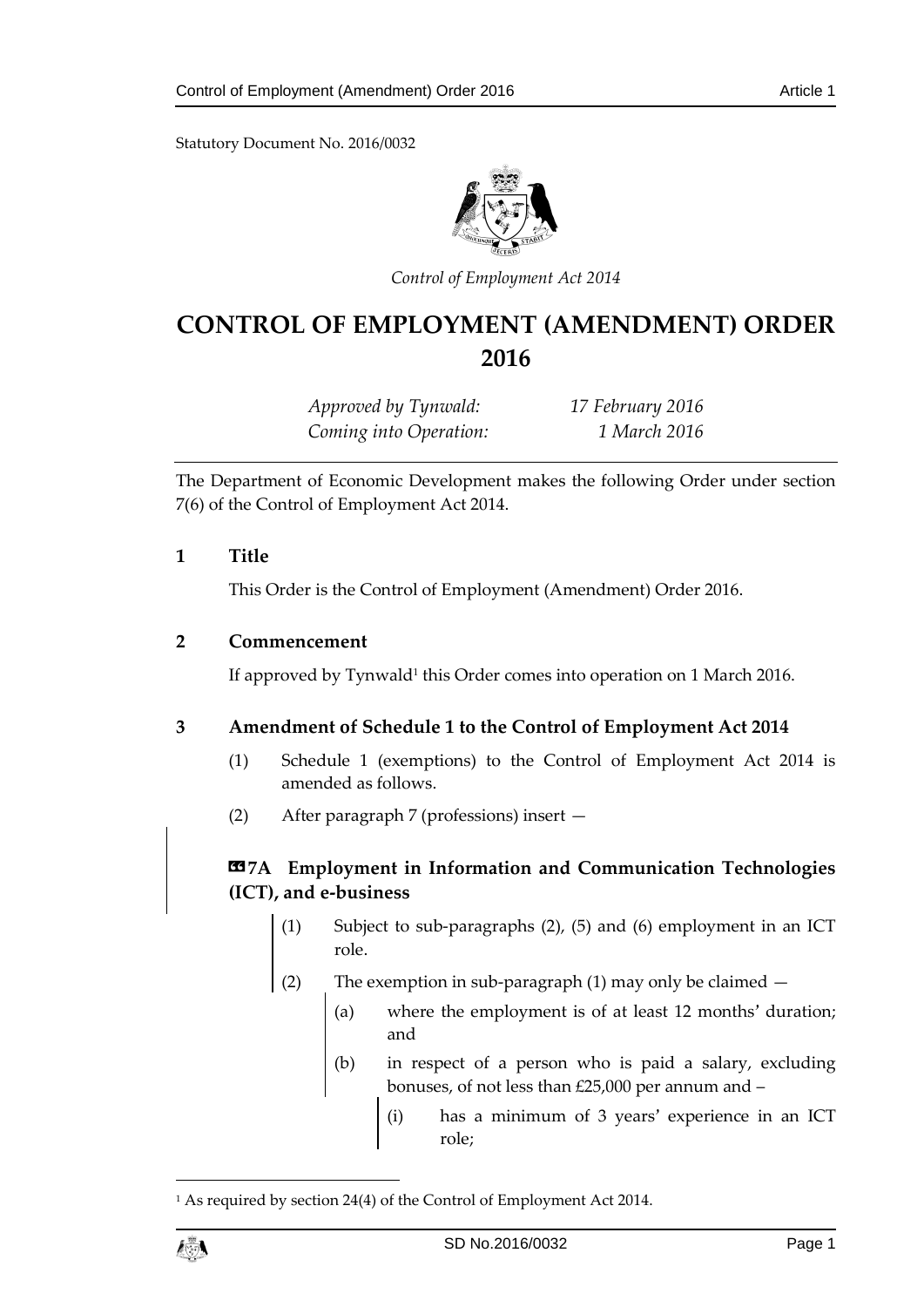- (ii) holds a computer science degree;
- (iii) holds a technical or vocational ICT-related qualification at Level 5 of the Regulated Qualifications Framework or the European Qualifications Framework or equivalent; or
- (iv) can demonstrate competency at Level 5 or above of the Skills Framework for the Information Age,
- (3) Subject to sub-paragraphs (4), (5) and (6) employment in an ebusiness role.
- (4) The exemption in sub-paragraph (3), may only be claimed
	- (a) where the employment is of at least 12 months' duration; and
	- (b) in respect of a person who is paid a salary, excluding

bonuses, of not less than £25,000 per annum and —

- (i) has a minimum of 2 years' experience in an ebusiness role;
- (ii) has advanced mathematical, statistical or data analysis skills; or
- (iii) has extensive knowledge of e-business systems, tools or established processes.
- (5) Whether a person in respect of whom an exemption is claimed meets any or all of the conditions at sub-paragraphs (2) or (4) is subject to the satisfaction of the Department.
- (6) It is a condition of the exemptions referred to in sub-paragraphs (1) and (3) that, not later than 31 January in each year, the employer provides the Department with a return in writing giving, in respect of each person employed as mentioned in those sub-paragraphs in the previous year, the following information —
	- (a) the person's name;
	- (b) the person's national insurance number;
	- (c) the person's job title;
	- (d) the person's salary, excluding bonuses; and
	- (e) whether the person is still employed. $\boldsymbol{\mathsf{\Xi}}$ .
- (3) In paragraph  $10(1)$ 
	- (a) after the definition of "doctor" insert —
	- **«"e-business"** means the supply or delivery of goods and services primarily by electronic means using the internet or similar electronic networks and to avoid doubt, includes online gambling

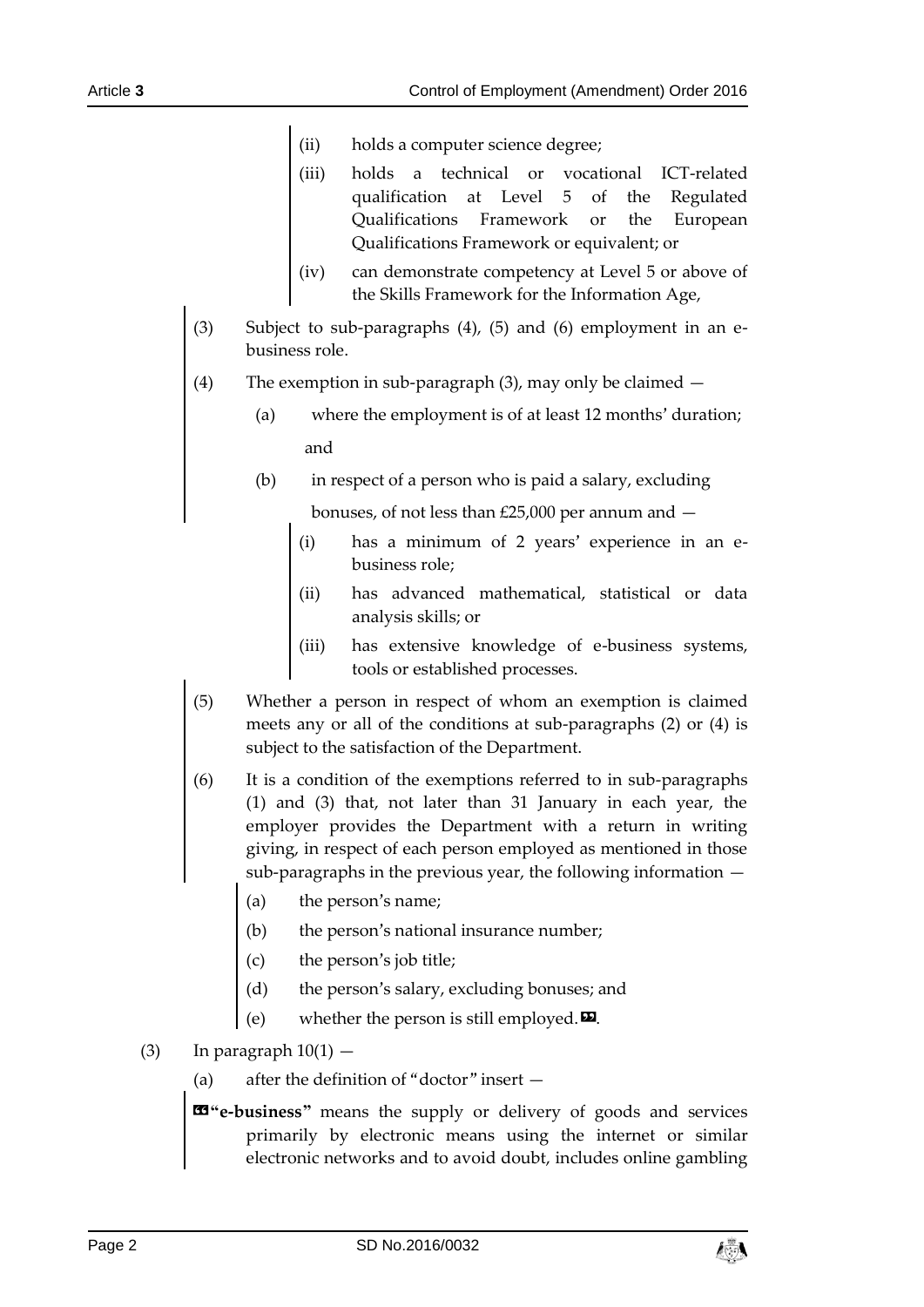within the meaning of section 1(1) of the *Online Gambling Regulation Act 2001.*

- **"the European Qualifications Framework"** is an overarching framework for the national qualifications frameworks of member states of the European Union (EU), as updated from time to time, as formally adopted in 2008 as part of the EU's strategy for promoting lifelong learning and mutual recognition of qualifications; $\mathbf{E}$ ;
- (b) after the definition of "group" insert —
- **«"Information and Communications Technologies (ICT)"** comprises the use of digital technology as a central part of the development, manufacture or delivery of a product or service;  $\Sigma$ ;
- (c) after the definition of "registered dentist" insert —
- **«"the Regulated Qualifications Framework"** is a system for cataloguing all qualifications, as updated from time to time, regulated by the Office of Qualifications and Examinations Regulation, a non-ministerial government department with jurisdiction in England and Northern Ireland; $\mathbf{\Sigma}$ ; and
- (d) after the definition of "shop work" insert —
- **«"the Skills Framework for the Information Age** (**SFIA)"** is the Skills Framework for the Information Age, as updated from time to time, produced by the Skills Framework for the Information Age  $F$ oundation; $\mathbf{E}$ .

**MADE 20 JANUARY 2016**

**LAURENCE SKELLY** *Minister for Economic Development*